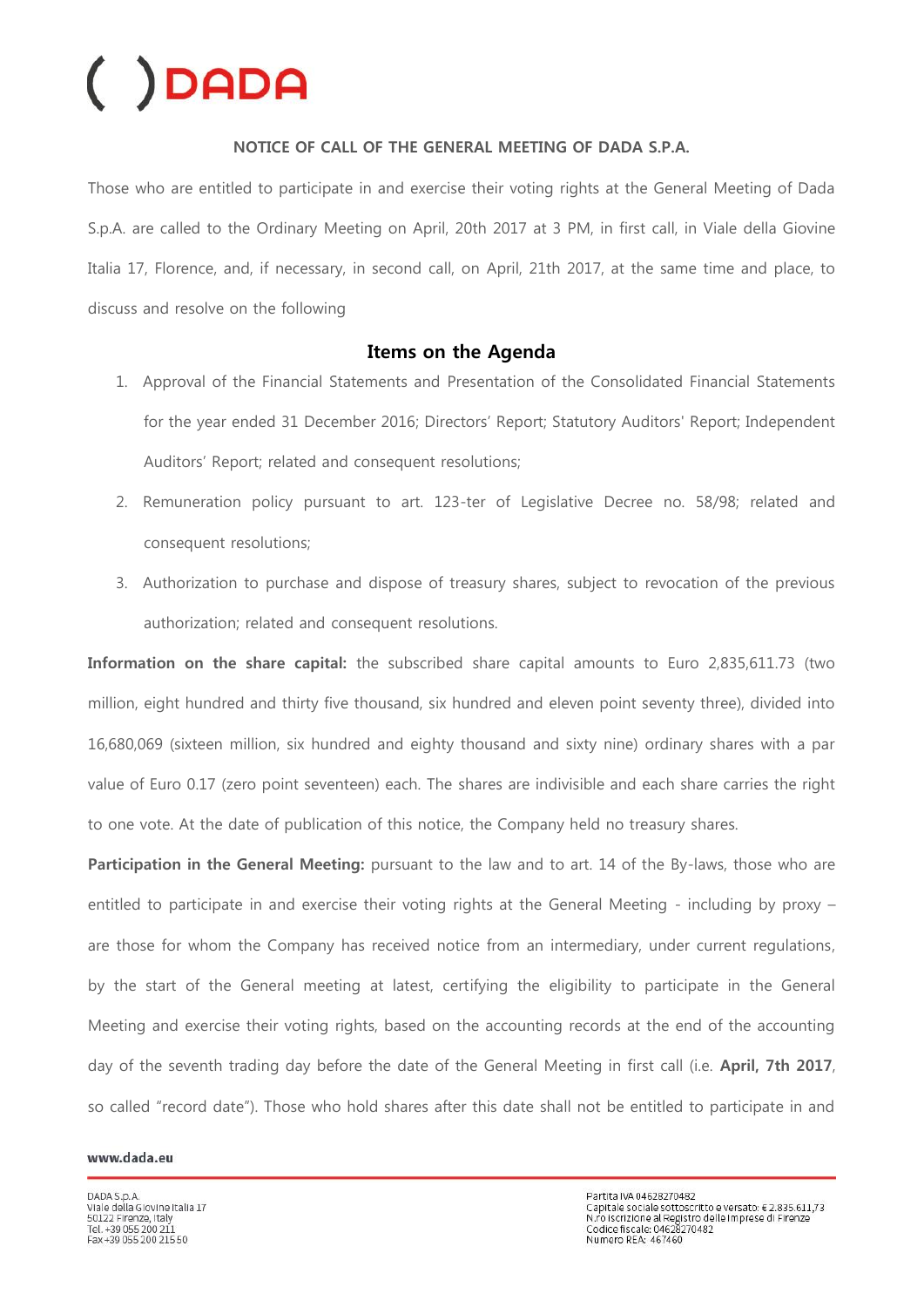## DADA

vote at the Meeting. It is recalled that the aforementioned notice to the Company is made by the intermediary at the request of the person who is entitled to participate in and exercise their voting rights.

Those who have the right to vote may be represented at the General Meeting by written proxy, using the specific form available at the Company's registered office and on its website at http://www.dada.eu (Governance/Shareholders' Meetings 2017 section), and sending it to the Company. The proxy may be notified by sending it via registered letter with return receipt to the following address: Viale della Giovine Italia 17 - 50122 Florence (for the attention of the Legal Office), or by e-mail to the certified email address [ufficiodipresidenzadadaspa@dadapec.com,](mailto:ufficiodipresidenzadadaspa@dadapec.com) certifying, under his/her responsibility, conformity of the proxy to the original version and the identity of the delegating person.

The Company has designated as the Shareholders' Representative, pursuant to art. 135-undecies of Legislative Decree n. 58/1998, Società per Amministrazioni Fiduciarie "SPAFID" S.p.A., which may be granted, free of expense, a written proxy on all or some of the proposals on the Agenda of the General Meeting.

The proxy shall be given by signing, with a handwritten signature or qualified electronic signature or digital signature, in accordance with the Italian legislation in force, the specific form available on the Company website http://www.dada.eu (Governance/Shareholders' Meeting 2017 section), or at the registered office, and shall be received in original by the end of the second trading day before the date of the General Meeting also in second call (i.e., by April 18<sup>th</sup>, 2017 or, if the Meeting is held in second call, on April, 19th 2017), together with a copy of a currently valid identification document of the Delegating Shareholder or, if the Delegating Shareholder is a legal person, of the *pro tempore* legal representative or other duly authorized party, together with appropriate documentation certifying the qualifications and powers to Spafid S.p.A. i) for proxies, with a handwritten signature, delivered during office hours (9:00-17:00) or sent by courier or registered mail (Foro Buonaparte 10, 20121 Milan), ii) for proxies with qualified electronic signature or digital signature, via certified mail sent at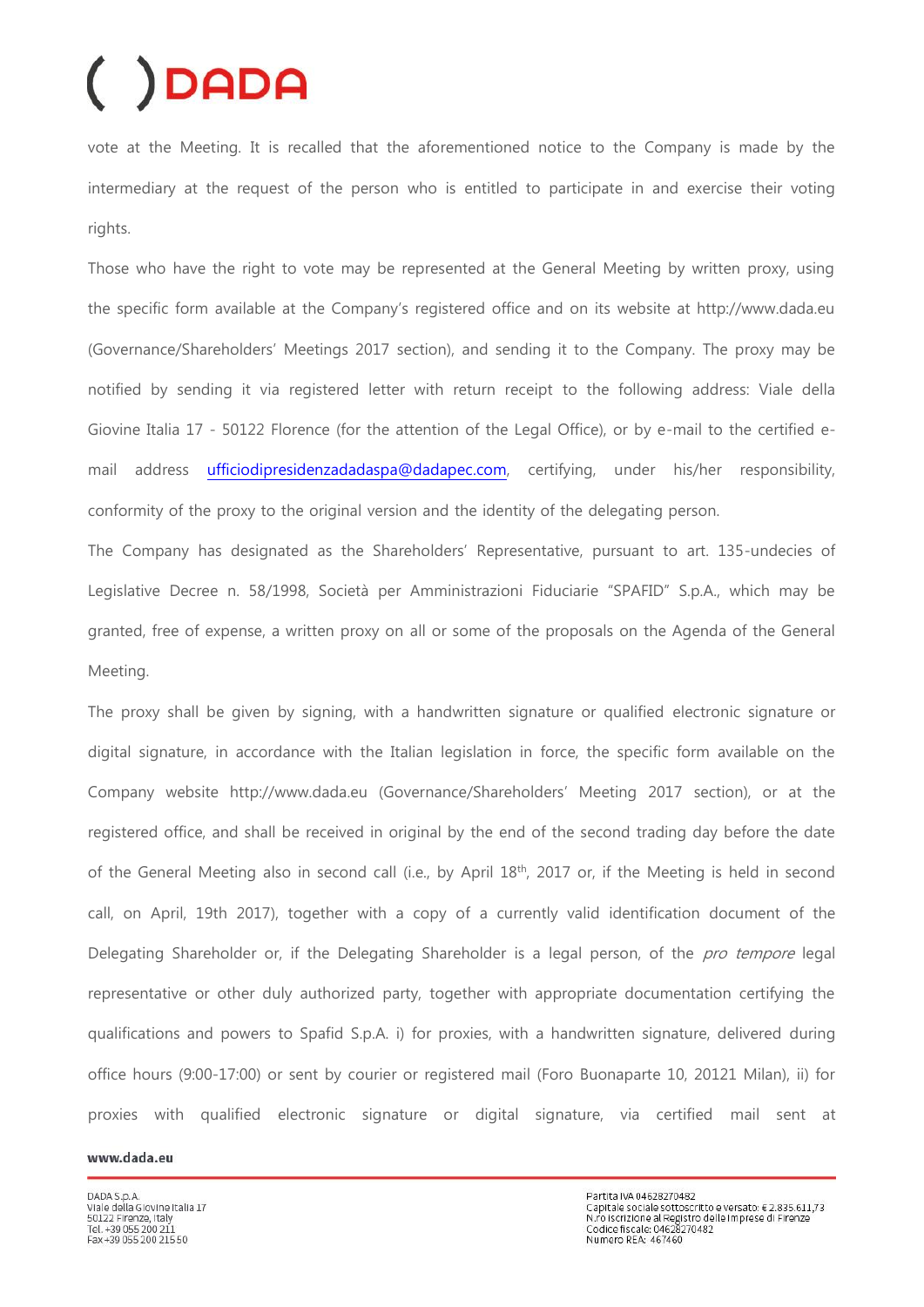# DADA

assemblee@pec.spafid.it. By the same term, the proxy and the voting instructions shall be revocable. The proxy has no effect with regard to proposals for which no voting instructions have been given.

**Voting by correspondence**: mention should be made that voting may be exercised by correspondence in accordance with the current provisions of law and regulations. The voting card is available at the Company's registered office in Viale della Giovine Italia 17, Florence, and on http://www.dada.eu (Governance/Shareholders' Meetings 2017 section). The envelope containing the duly completed and signed voting card (enclosed in a further sealed envelope to guarantee the confidentiality of the vote until the ballot), copy of the identification document of the person signing the card and any appropriate documentation certifying entitlement to the signing, must be received at the Company's registered office in Viale della Giovine Italia 17 - 50122 Florence (for the attention of the Legal Office), by the day before the meeting. By written statement received by the Company at the same address and by the same term, the vote exercised by correspondence may be withdrawn; the vote may also be withdrawn by express statement made by the person involved at the General Meeting.

**Right to submit questions:** pursuant to art. 127-ter of Legislative Decree n. 58/98, those who have the right to vote may submit questions on the items on the agenda, even before the General Meeting, by registered letter with return receipt sent to the Company's registered office to the following address: Viale della Giovine Italia, 17, 50122 Firenze (for the attention of the Legal Office) or by certified mail to ufficiodipresidenzadadaspa@dadapec.com by submitting them to the Company at least three days before the General Meeting in first call (April, 17<sup>th</sup> 2017). The Company cannot guarantee answers to questions received after such date. Answers shall be rightfully given to those who certify ownership of the shares at April, 7th 2017 by sending, even following the question, the notice made by the intermediary for the exercise of such right. Questions submitted before the General Meeting, within the abovementioned period, shall be answered at the latest during the General Meeting. The company may provide one overall answer to questions with the same content. **Additions to the Agenda and presentation of further proposed resolutions on items already on the agenda:** pursuant to art. 126-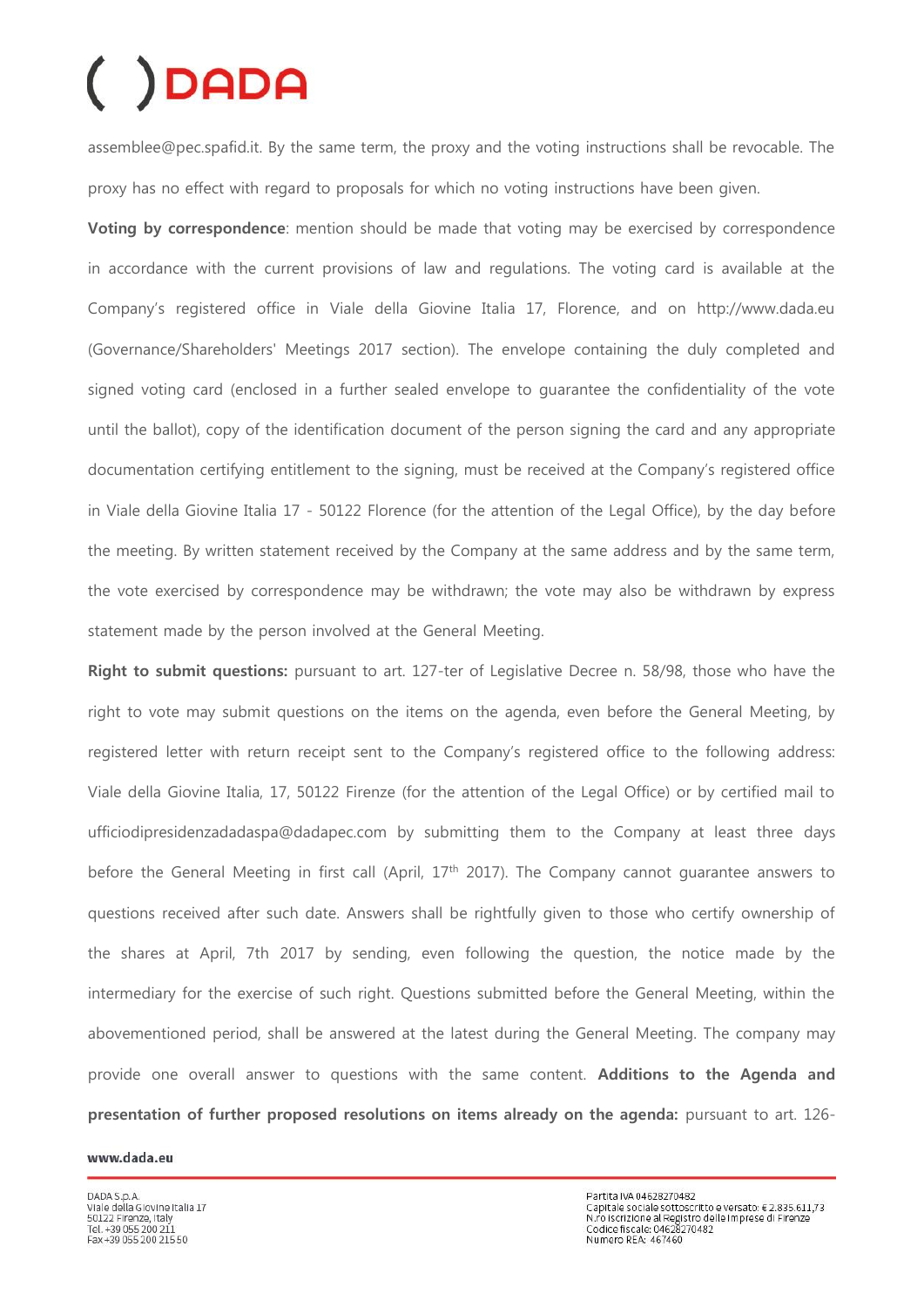# )DADA

bis of Legislative Decree n. 58/98, shareholders who, even jointly, represent at least one fortieth of the share capital may request to make additions to the list of items on the agenda, indicating in that request the further items proposed, or may present proposed resolutions on items already on the agenda, indicating in that request the further items or further proposed resolutions.

No additions are allowed for items upon which the General Meeting resolves, pursuant to the law, on a proposal of the Directors or on a draft or a report prepared by said Board, except as provided by art. 125-ter, par. 1 of Legislative Decree no. 58/1998.

The requests must be sent to the Company's registered office in Viale della Giovine Italia 17, Florence (for the attention of the Legal Office), by registered letter with return receipt or by certified mail to [ufficiodipresidenzadadaspa@dadapec.com b](mailto:ufficiodipresidenzadadaspa@dadapec.com)y the tenth day after the day of publication of this notice (i.e. by March 31st, 2017), together with an appropriate document certifying ownership of the foregoing shareholding issued by the intermediaries and as a copy of the identification documents of the filers (identification card for natural persons, or documents certifying the powers for legal persons or other entities); a phone address of the filers would be appreciated; by the same term and in the same manner, a motivated report must be submitted by the filers on the items to be discussed or on any additional proposed resolutions. Any added list of items to be discussed at the General Meeting, containing any additional proposed resolutions, the motivated report as well as any observations made by the Board of Directors shall be published by the Company in the same manner as this notice 15 days before the Shareholders' meeting.

**Documentation:** the documentation regarding the General Meeting, including the explanatory reports of the Board of Directors containing the proposed resolutions on the items on the agenda, shall be filed at the Company's registered office in Viale della Giovine Italia 17, Florence, at the authorized storage system eMarket Storage on the website [www.emarketstorage.com](http://www.emarketstorage.com/) managed by Spafid Connect S.p.A., and published on http://www.dada.eu (Governance/Shareholders' Meetings 2017 section), available to those vested with voting rights and to the public, within the time limits of law. Shareholders are entitled